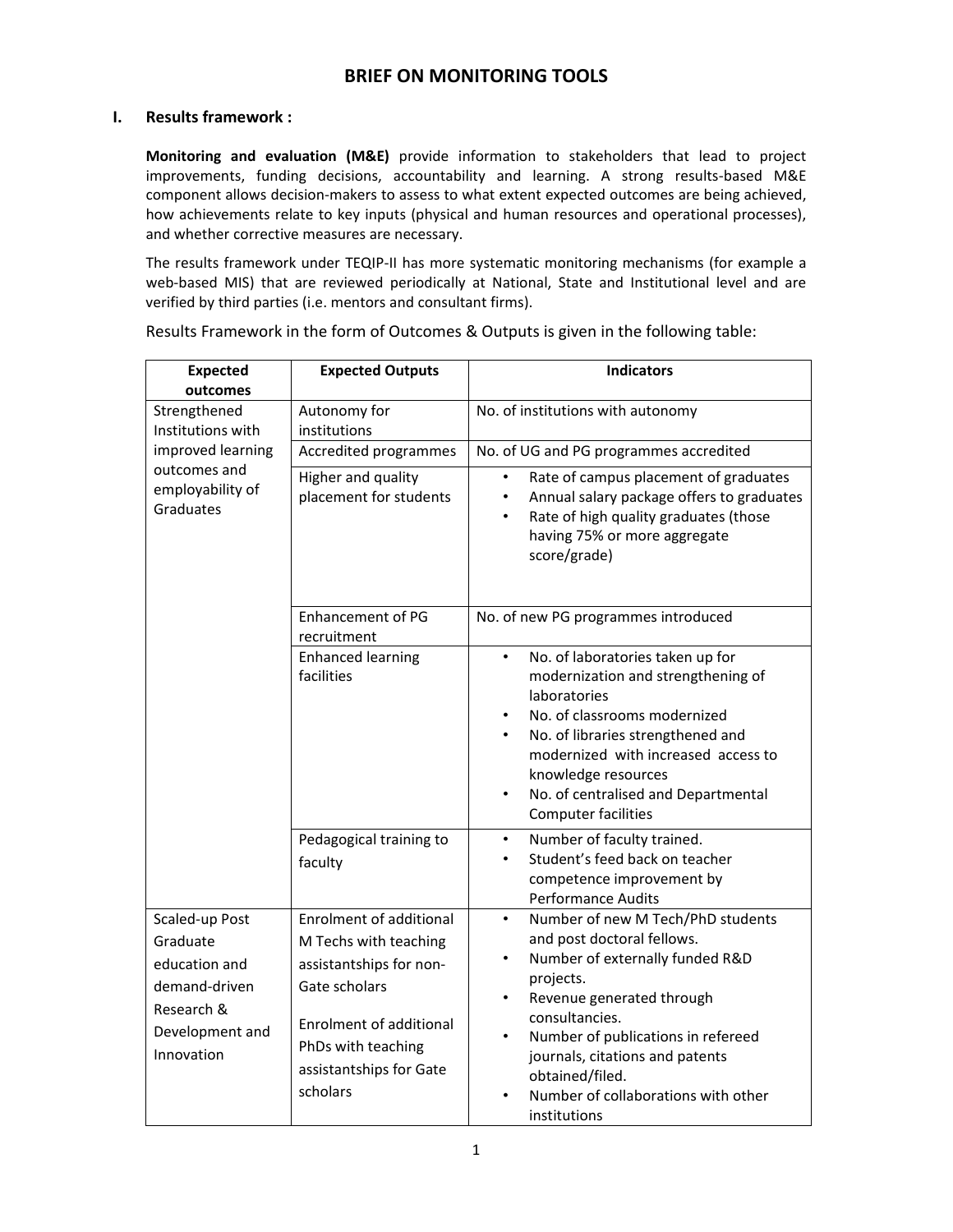| <b>Expected outcomes</b>                                                                                                 | <b>Expected Outputs</b>                   | <b>Indicators</b>                                                                                                                                                                                                                                                                                                                                                                                                                                                                                                   |
|--------------------------------------------------------------------------------------------------------------------------|-------------------------------------------|---------------------------------------------------------------------------------------------------------------------------------------------------------------------------------------------------------------------------------------------------------------------------------------------------------------------------------------------------------------------------------------------------------------------------------------------------------------------------------------------------------------------|
| Focused attention to<br>weaker students                                                                                  | Finishing school in each<br>institution   | No. of placements of weaker students in<br>reputed industries                                                                                                                                                                                                                                                                                                                                                                                                                                                       |
| Multi-disciplinary<br>applicable research<br>in specific thematic<br>areas in close<br>collaboration with<br>industries. | Establishment of centers of<br>excellence | No. of exchange programmes of<br>٠<br>research students and faculty with<br>foreign collaborating institutions.<br>No of Conferences/Seminars/Symposia<br>٠<br>and Workshops organized at National<br>and International level.<br>No. of Publications in peer-reviewed<br>$\bullet$<br>journals.<br>No. of Patents obtained and filed.<br>Number of Industry Chairs secured.<br>٠<br>No. of MOUs with industry and<br>$\bullet$<br>academia, both within India and<br>abroad.<br>No. of Innovations commercialized. |

## **II. Web‐Based Management Information System (MIS):**

In TEQIP-I reporting & monitoring was periodic and paper-based which was resulting in excessive paper work, delayed, inconsistent and erratic information flow to National and State implementation agencies. Drawing upon the lesson from TEQIP-I, the monitoring system in TEQIP-II was planned to be more effective, systematic and user-friendly i.e. in the form of a web-based management information system (MIS) at National, State and institution levels.

Through web‐based MIS a good amount of information on academic processes, practices and project implementation can be collected easily from each institution for effective monitoring of the project implementation.

# **MIS helps in:**

- Effective monitoring of large number of institutions,
- Informs stakeholders on the extent to which the project is meeting the desired objectives,
- Provides quick, correct and reliable information on all project functions,
- Provides bases for decision making, and
- Suggest pointers for improvement in implementation.

#### **Sets of indicators:**

MIS seeks basically the information in three main domains to help policy makers monitor the academic performance (growth over & above baseline) of the institutions.

#### **(a) Institutional Profile**

- Basic information
- Schools/Departments
- Faculty and staff: profile
- Programmes offered: UG, PG, PhD
- Students enrolment: UG, PG, PhD
- Infrastructure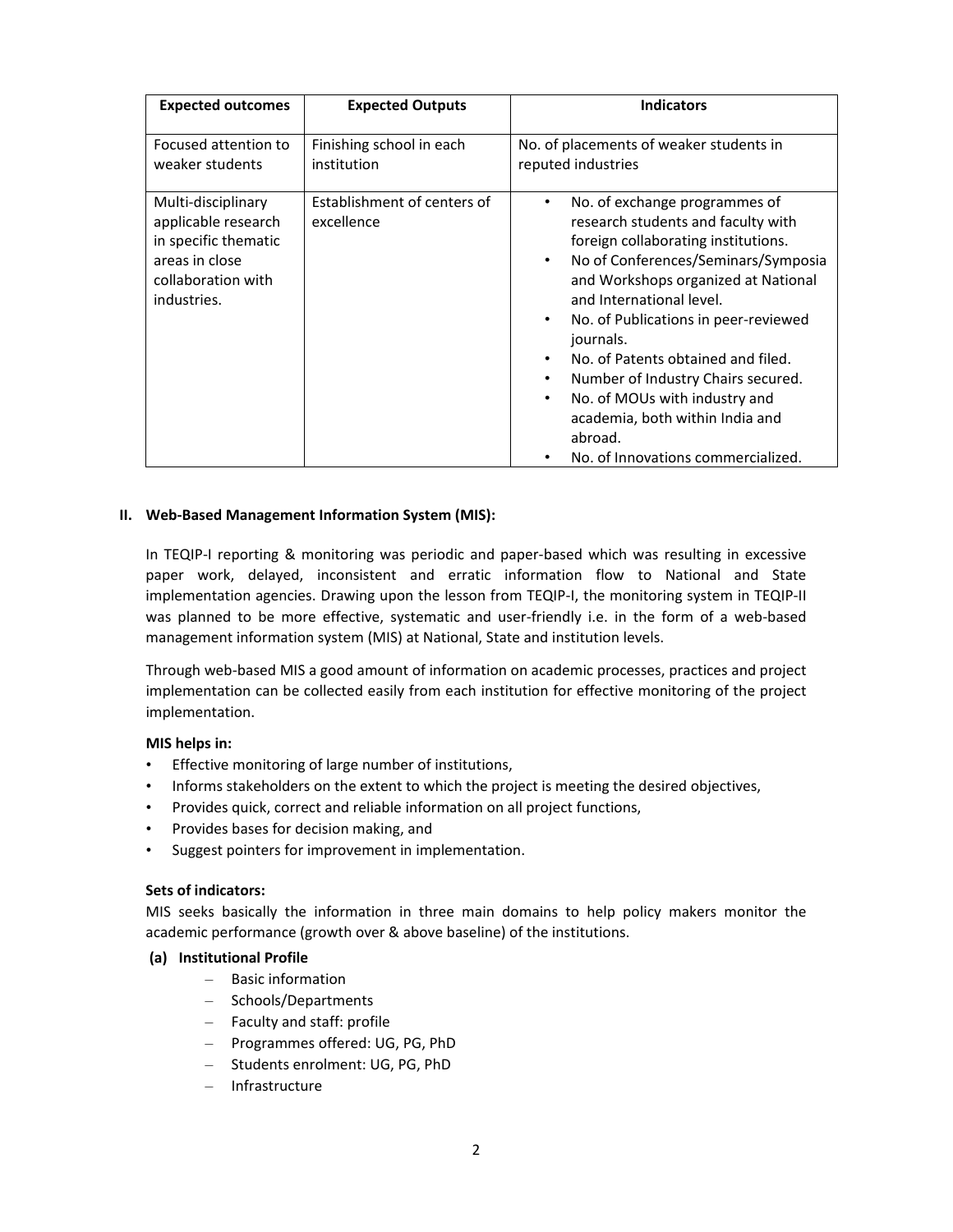## **(b) Academic Excellence:**

- Accreditation (NBA) of programmes
- Training & development of faculty and staff
- Updating curricula with involving industry
- Students performance, training, and placement
- National/International publications
- Technology development, innovations
- Partnership with industry for academic processes
- Continuing education programmes

## **(c) Systemic Excellence:**

- Effective governance with participation of stakeholders (4 meetings of BoG each year)
- Obtain and implement autonomies
- Delegation of powers to senior officials
- Early diagnosis of academic weaknesses in students and supporting such students
- Incentives to meritorious teachers
- Innovation in teaching‐learning processes
- Reducing faculty/staff vacancies
- Enhancing revenue generation
- Appraisal of overall quality of education by students.

# **III. External Assessment of Performance:**

Performance assessment is carried out through (i) Surveys (ii) Audits and (iii) Conduct of Studies.

- **(i) Surveys :** 
	- Assessment Surveys: The Assessment Surveys, will measure changes in the quality of education in the project institutions through formative and summative assessments of performance. Assessment Surveys to be undertaken are:
		- *Student Satisfaction Surveys*: To measure the quality of education being provided by project institutions, annual Student Satisfaction Surveys will be conducted. The Surveys will measure students' satisfaction with methods and quality of teaching and learning, quality of faculty, adequacy and quality of infrastructure and facilities available for academic and other co-curricular activities, etc.
		- *Faculty Satisfaction Surveys:* Annual Faculty Satisfaction Survey will also be conducted. The Surveys will measure faculty's satisfaction with the quality of students, opportunities available for career advancement, up‐gradation of skills viz. educational qualification, modern pedagogical training, etc.
		- *Implementation Surveys:* The Implementation Survey will get feedback from officials of nodal implementing agencies [MHRD, NPIU, and SPFU] and personnel from Institutions involved in Project implementation about Project design, implementation, impact and performance.
		- *Employer Satisfaction Surveys:* The Employer Satisfaction Surveys will assess the acceptability level of graduates from project institutions. The change in Employer Satisfaction will be a measure of the quality of education provided by project institutions. These Surveys will be undertaken at the mid‐term and at the end of the project.